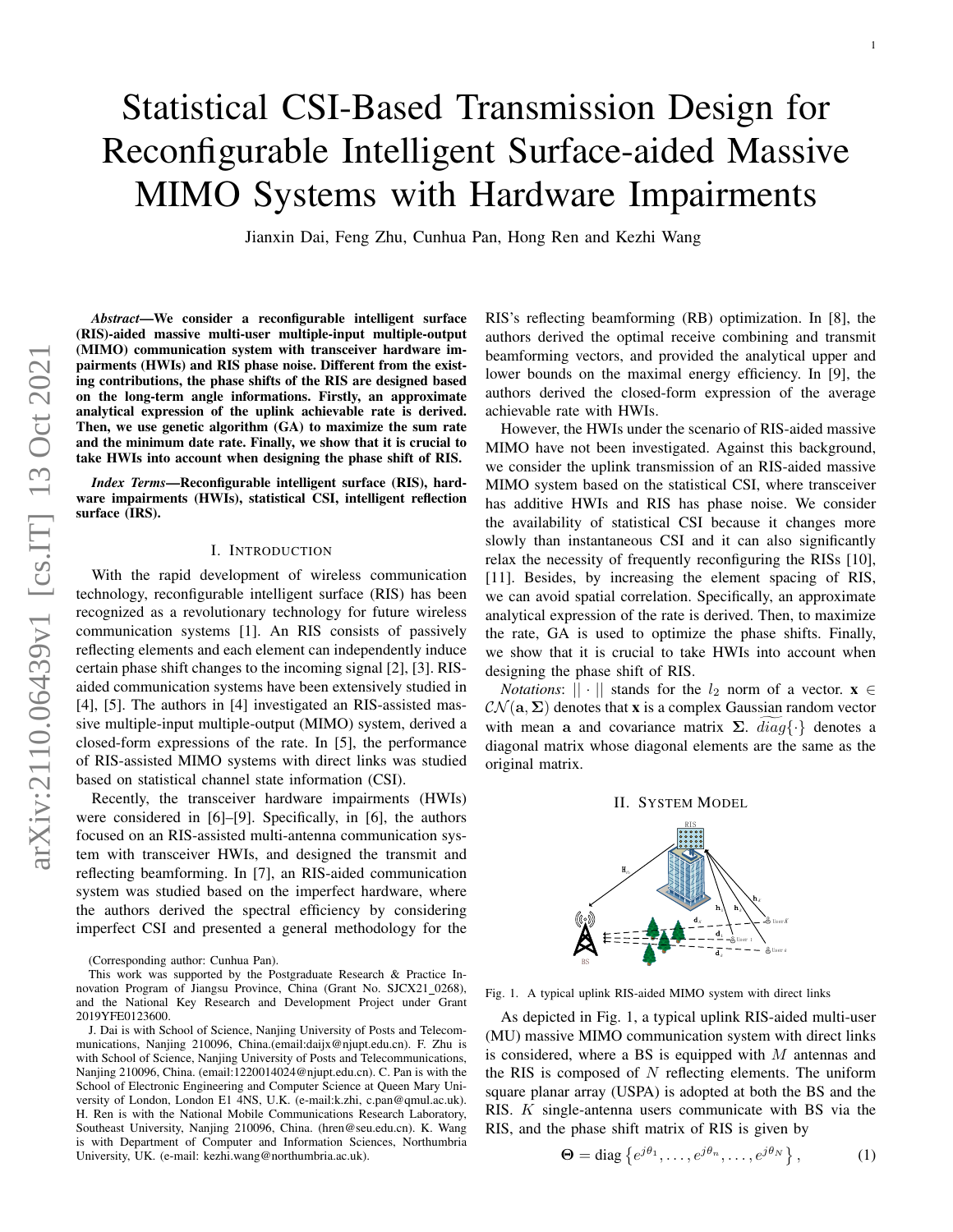where  $\theta_n \in [0, 2\pi)$  represents the *n*-th reflecting element of RIS.

Considering the imperfection of RIS, we assume that the phase noise at RIS can be written as  $\theta_n \in \mathcal{U}[-k_r \pi, k_r \pi]$  [12], where  $U$  denotes the uniform distribution and  $k_r$  measures the severity of the residual impairments at the RIS. Therefore, the phase shift matrix of the RIS with phase noise can be expressed as

$$
\widetilde{\Theta} = \text{diag}\left\{e^{j(\theta_1 + \hat{\theta}_1)}, \dots, e^{j(\theta_n + \hat{\theta}_n)}, \dots, e^{j(\theta_N + \hat{\theta}_N)}\right\}.
$$
 (2)

We consider the Rician fading model for the RIS-related channel links. Specifically, the channel between the RIS and the BS is denoted by  $\mathbf{H}_{rb} \in \mathbb{C}^{M \times N}$ , the channel between user k and the RIS is denoted by  $\mathbf{h}_k \in \mathbb{C}^{N \times 1}$ , and the expressions of  $H_{rb}$  and  $h_k$  are respectively given by

$$
\mathbf{H}_{rb} = \sqrt{\nu} \left( \sqrt{\frac{\rho}{\rho+1}} \overline{\mathbf{H}}_{rb} + \sqrt{\frac{1}{\rho+1}} \widetilde{\mathbf{H}}_{rb} \right),\tag{3}
$$

$$
\mathbf{h}_{k} = \sqrt{\mu_{k}} \left( \sqrt{\frac{\epsilon_{k}}{\epsilon_{k}+1}} \overline{\mathbf{h}}_{k} + \sqrt{\frac{1}{\epsilon_{k}+1}} \widetilde{\mathbf{h}}_{k} \right), \tag{4}
$$

where  $\nu$  and  $\mu_k$  denote the large-scale fading coefficients,  $\rho$ and  $\epsilon_k$  are Rician factors.  $\widetilde{\mathbf{H}}_{rb}$  and  $\widetilde{\mathbf{h}}_k \in \mathbb{C}^{N \times 1}$  are noneline-of-sight (NLoS) channel components whose elements are independent and identical distribution (i.i.d.) random variables following  $CN(0, 1)$ . Correspondingly,  $\overline{\mathbf{H}}_{rb}$  and  $\overline{\mathbf{h}}_k$  are deterministic LoS channel components, which can be respectively expressed as

$$
\overline{\mathbf{H}}_{rb} = \mathbf{a}_M \left( \phi_{rb}^a, \phi_{rb}^e \right) \mathbf{a}_N^H \left( \psi_{rb}^a, \psi_{rb}^e \right), \tag{5}
$$

$$
\overline{\mathbf{h}}_k = \mathbf{a}_N \left( \psi_{kr}^a, \psi_{kr}^e \right), \tag{6}
$$

where  $\psi_{kr}^e$  and  $\psi_{kr}^a$  respectively denote the elevation and azimuth angles of arrival  $(AoA)$  from the  $k$ -th user to RIS,  $\phi_{rb}^e$  and  $\phi_{rb}^a$  respectively represent the elevation and azimuth angles of departure (AoD) from the RIS to the BS,  $\psi_{rb}^e$  and  $\psi_{rb}^a$  respectively denote the elevation and azimuth AoA from RIS to BS. In addition, the channel between the RIS and the users can be written as  $\mathbf{H}_{ur} = [\mathbf{h}_1, ..., \mathbf{h}_k, ..., \mathbf{h}_K] \in \mathbb{C}^{N \times K}$  and  $\mathbf{a}_Z(v^a, v^e)$  can be expressed as

$$
\mathbf{a}_Z(v^a, v^e) = \begin{bmatrix} 1, ..., e^{j\frac{2\pi d}{\lambda}(m\sin v^a \sin v^e + n\cos v^e)}, \\ ..., e^{j\frac{2\pi d}{\lambda}\left(\left(\sqrt{Z}-1\right)\sin v^a \sin v^e + \left(\sqrt{Z}-1\right)\cos v^e\right)\right]^T}, \end{bmatrix} (7)
$$

where  $\lambda$  and  $d$  are respectively the signal wavelength and element spacing,  $0 \le m, n \le \sqrt{Z} - 1$  [4].

In the direct links between the BS and users, we consider Rayleigh fading model, since rich scatters often exist on the ground. The channel of direct links is denoted by  $\mathbf{D} \in \mathbb{C}^{M \times K}$ that is given by

$$
\mathbf{D} = [\mathbf{d}_1, ..., \mathbf{d}_K], \mathbf{d}_k = \sqrt{\xi_k} \widetilde{\mathbf{d}}_k, \tag{8}
$$

where  $\xi_k$  is large-scale fading coefficient and  $\mathbf{d}_k$  represents the NLoS direct link for user  $k$ , whose elements are independent and follow the distributions of  $CN(0, 1)$ .

Therefore, the whole channel can be denoted by  $G = D +$  $\mathbf{H}_{rb}$  $\widetilde{\mathbf{\Theta}}\mathbf{H}_{ur}$ . Besides,  $\mathbf{g}_k \stackrel{\Delta}{=} \mathbf{d}_k + \mathbf{H}_{rb} \widetilde{\mathbf{\Theta}}\mathbf{h}_k$  is the k-th column of matrix G.

The transmit distortion is denoted by  $z_t$ , whose elements are independent and follow  $\mathcal{CN}(0, k_u p_k)$ , where  $k_u$  measures the severity of the residual impairments at the transmitter. The receive distortion is denoted by  $z_r$ , and follows

 $\mathcal{CN}(0, k_b \sum_{i=1}^K \widetilde{diag}\{\widetilde{\mathbf{y}}_i \widetilde{\mathbf{y}}_i^H\})$ , where  $k_b$  measures the severity of the residual impairments at the receiver,  $\tilde{\mathbf{y}}_i = \mathbf{g}_i(\sqrt{p_i}x_i + \tilde{\mathbf{x}}_i)$  and  $\tilde{\mathbf{x}}_i$  is the *i*-th element of  $\tilde{\mathbf{z}}_i$ . Here,  $\tilde{\mathbf{x}}_i$  models the joint  $z_{t,i}$ ) and  $z_{t,i}$  is the *i*-th element of  $z_t$ . Here,  $z_t$  models the joint effects of the non-linearities in power amplifier and digitalto-analog converters, the power amplifier noise and oscillator phase noise.  $z_r$  models the joint effects of the non-linearities in analog-to-digital converters and automatic gain control (AGC), the AGC noise and the oscillator phase noise [6].

Based on the above definitions, the received signal can be expressed as

$$
\mathbf{y} = \mathbf{G}(\mathbf{P}\mathbf{x} + \mathbf{z}_t) + \mathbf{z}_r + \mathbf{n}
$$
  
= 
$$
\sum_{k=1}^{K} \mathbf{g}_k(\sqrt{p_k}x_k + z_{t,k}) + \mathbf{z}_r + \mathbf{n}.
$$
 (9)

where **P** = diag( $\sqrt{p_1}, ..., \sqrt{p_K}$ ) represents transmit power of the corresponding users,  $\mathbf{x} = [x_1, ..., x_K]^T$  represents the signal vector of users, and  $\mathbb{E}\{|x_k|^2\} = 1$ .  $\mathbf{n} \in \mathcal{CN}(0, \sigma^2 \mathbf{I}_N)$  is the Additive white Gaussian noise.

#### III. ANALYSIS OF UPLINK ACHIEVABLE RATE

To reduce the computational and implementation complexity, the low-complexity maximal ratio combining (MRC) technique with receiver matrix  $G^H$  is employed. Therefore, the received signal of the  $k$ -th user at the BS can be expressed as

$$
r_{k} = \mathbf{g}_{k}^{H} \mathbf{y}
$$
  
\n
$$
= \mathbf{g}_{k}^{H} \left( \sum_{i=1}^{K} \mathbf{g}_{i} (\sqrt{p_{i}} x_{i} + z_{t,i}) + \mathbf{z}_{r} + \mathbf{n} \right)
$$
  
\n
$$
= \underbrace{\mathbf{g}_{k}^{H} \mathbf{g}_{k} \sqrt{p_{k}} x_{k}}_{\text{Signal}} + \underbrace{\sum_{i=1, i \neq k}^{K} \mathbf{g}_{i}^{H} \mathbf{g}_{i} \sqrt{p_{i}} x_{i}}_{\text{Interference}} + \underbrace{\sum_{i=1}^{K} \mathbf{g}_{k}^{H} \mathbf{g}_{i} z_{t,i} + \mathbf{g}_{k}^{H} \mathbf{z}_{r}}_{\text{HWI}} + \underbrace{\mathbf{g}_{k}^{H} \mathbf{n}}_{\text{Noise}}.
$$
\n(10)

By using  $[13, Lemma1]$ , the uplink ergodic rate of user k can be approximated as

$$
R_k \approx \log_2\left(1 + \frac{p_k \mathbb{E}_{\text{signal}}^k(\Theta)}{\sum_{i=1, i \neq k}^K p_i \mathbb{E}_{\text{interf}}^k(\Theta) + \mathbb{E}_{\text{hwi}}^k(\Theta) + \sigma^2 \mathbb{E}_{\text{noise}}^k(\Theta)}\right),\tag{11}
$$

where  $\mathbb{E}_{\text{signal}}^k(\Theta) = \mathbb{E}\{||\mathbf{g}_k||^4\}, \quad \mathbb{E}_{\text{noise}}^k(\Theta) = \mathbb{E}\{||\mathbf{g}_k||^2\},$  $\mathbb{E}^k_{\text{interf}}(\mathbf{\Theta}) \stackrel{\cdot\cdot\cdot}{=} \mathbb{E}\big\{| \mathbf{g}_k^H \mathbf{g}_i |^2 \big\}. \ \ \mathbb{E}^k_{\text{signal}}(\mathbf{\Theta}), \ \ \mathbb{E}^k_{\text{interf}}(\mathbf{\Theta}), \ \ \mathbb{\tilde{E}}^k_{\text{noise}}(\mathbf{\Theta})$ and  $\mathbb{E}_{\text{hwi}}^k(\Theta)$  are respectivly given by (12), (13), (14) and (15). The derivations of the first three terms can be found in [5] and the fourth term is proved in Appendix A. Besides,  $a_k \triangleq \frac{\nu \mu_k}{(\rho+1)(\epsilon_k+1)},$   $g_{k_m}$  is the m-th element of  $g_k$ ,  $f_k(\boldsymbol{X}) \triangleq$  $\mathbf{a}^H_N(\phi^a_{rb},\phi^e_{rb})\bm{X}\overline{\mathbf{h}}_k.$ 

We assume that the transmit power is scaled with the number of antennas according to  $p_k = p/M, M \rightarrow \infty, \forall k$ , where p is is a fixed value. For simplicity, we set  $\rho = \epsilon_k = 0$ , i.e., only NLoS paths exist in the environment, then we have

$$
R_k \to \log_2\left(1 + \frac{pA_1}{p(1 + k_u)\sum_{i=1, i \neq k}^K A_2 + pk_u A_1 + A_3 \sigma^2}\right),
$$
  
where  $A_1 = \nu \mu_k N (\nu \mu_k N + \nu \mu_k + 2\xi_k) + \xi_k^2$ ,  $A_2 = \nu^2 \mu_k \mu_i N$ ,

 $A_3 = \nu \mu_k N + \xi_k.$ 

From equation (17), we can find that users in RIS-aided systems with imperfect hardware can scale down their transmit power by a factor of  $1/M$  while the data rate will converge to a non-zero value as  $M \to \infty$ .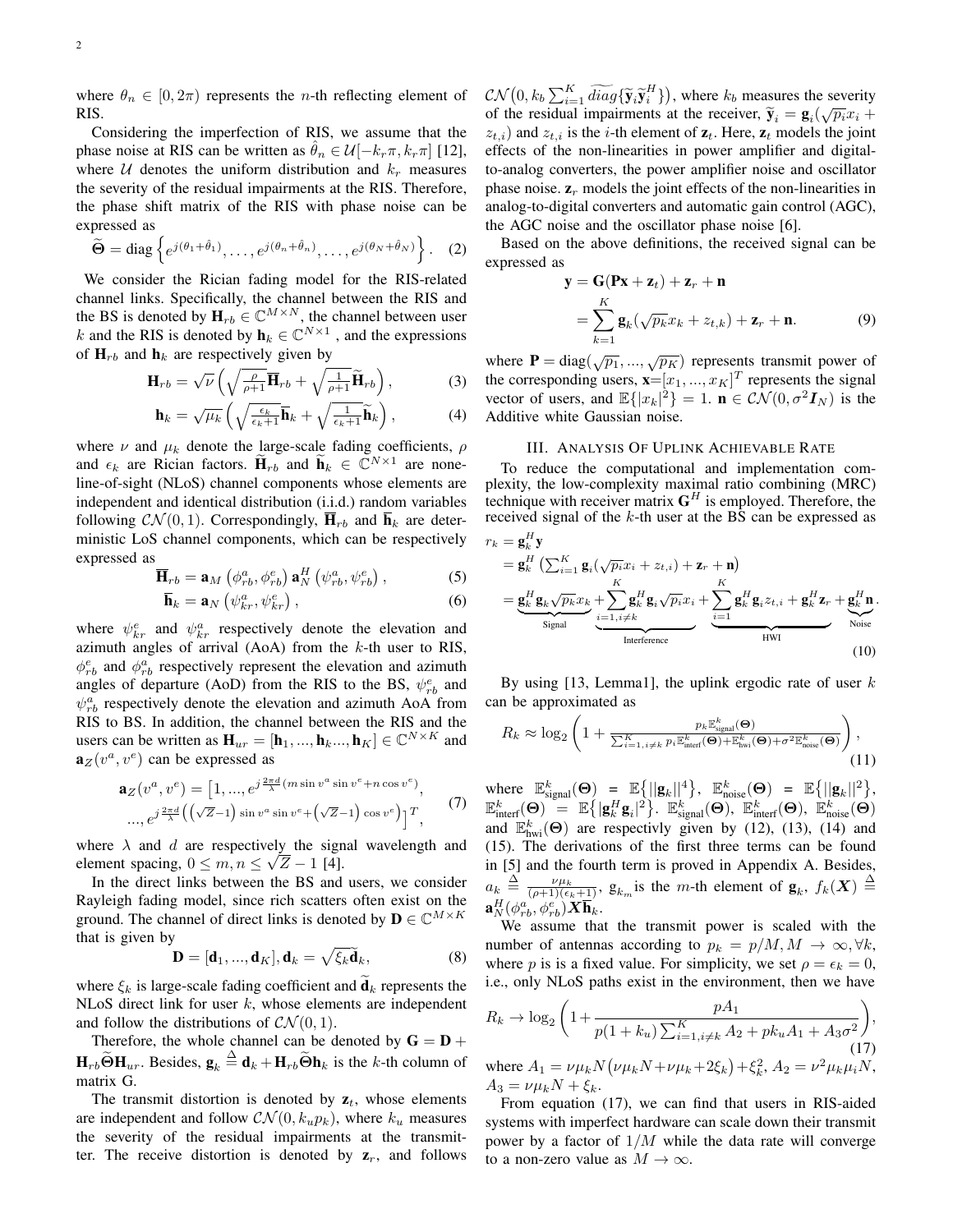$$
\mathbb{E}_{\text{signal}}^{k}(\Theta) = M^{2}a_{k}^{2}\rho^{2}\epsilon_{k}^{2}c_{k}^{2} + 2a_{k}M\rho\epsilon_{k}c_{k}(\xi_{k}(M+1) + a_{k}(2M + 2MN\rho + MN + MN\epsilon_{k} + N + N\epsilon_{k} + 2)) + a_{k}^{2}M^{2}N^{2}(2\rho^{2} + \epsilon_{k}^{2} + 2\rho\epsilon_{k} + 2\rho + 2\epsilon_{k} + 1) + a_{k}^{2}MN^{2}(\epsilon_{k}^{2} + 2\rho\epsilon_{k} + 2\rho + 2\epsilon_{k} + 1)
$$
(12)  
+  $a_{k}MN(M+1)(a_{k}(2\rho + 2\epsilon_{k} + 1) + 2\xi_{k}(\rho + \epsilon_{k} + 1) + \xi_{k}^{2}(M^{2} + M)),$   

$$
\mathbb{E}_{\text{interf}}^{k}(\Theta) = M^{2}a_{k}a_{i}\rho^{2}\epsilon_{k}\epsilon_{i}c_{k}c_{i} + Ma_{k}\rho\epsilon_{k}c_{k}(a_{i}(\rho MN + N\epsilon_{i} + N + 2M) + \xi_{i}) + Ma_{i}\rho\epsilon_{i}c_{i}(a_{k}(\rho MN + N\epsilon_{k} + N + 2M) + \xi_{k}) + MN^{2}a_{k}a_{i}(M\rho^{2} + \rho(\epsilon_{i} + \epsilon_{k} + 2) + (\epsilon_{k} + 1)(\epsilon_{i} + 1)) + M^{2}Na_{k}a_{i}(2\rho + \epsilon_{k} + \epsilon_{i} + 1) + 2M^{2}a_{k}a_{i}\rho\epsilon_{i}\epsilon_{k}(\text{sinc}^{2}(k_{r}\pi)\text{Re}\{f_{k}^{H}(\Theta)f_{i}(\Theta)\overline{\mathbf{h}}_{k}^{H}\overline{\mathbf{h}}_{i}\}
$$
(13)  
+  $(1 - \text{sinc}^{2}(k_{r}\pi))N) + M(a_{i}\xi_{k}N(\rho + \epsilon_{i} + 1) + a_{k}\xi_{i}N(\rho + \epsilon_{k} + 1) + \xi_{i}\xi_{k}),$   

$$
\mathbb{E}_{\text{noise}}^{k}(\Theta) = M(a_{k}\rho\epsilon_{k}c_{k} + a_{k}N(\rho + \epsilon_{k} + 1) + \xi_{k
$$

where  $c_k \stackrel{\Delta}{=} (\text{sinc}^2(k_r \pi) | f_k(\Theta) |^2 + (1 - \text{sinc}^2(k_r \pi)) N)$ ,  $c_i \stackrel{\Delta}{=} (\text{sinc}^2(k_r \pi) | f_i(\Theta) |^2 + (1 - \text{sinc}^2(k_r \pi)) N)$ .

$$
\mathbb{E}_{\text{hwi}}^{k}(\Theta) = k_{u} \left( \sum_{i=1, i \neq k}^{K} p_{i} \mathbb{E}_{\text{interf}}^{k}(\Theta) + p_{k} \mathbb{E}_{\text{signal}}^{k}(\Theta) \right) + (1 + k_{u}) k_{b} \mathbb{E} \left\{ \sum_{i=1}^{K} p_{i} \sum_{m=1}^{M} |\mathbf{g}_{i_{m}}|^{2} |\mathbf{g}_{k_{m}}|^{2} \right\},\tag{15}
$$

where  $|g_{i_m}|^2 |g_{k_m}|^2$  can be expressed as

$$
|g_{i_m}|^2 |g_{k_m}|^2 = a_k^2 \rho^2 \epsilon_k^2 c_k^2 + 2a_k^2 N(\rho^2 N + \epsilon_k^2 N + N + 1) + 4\rho a_k^2 \epsilon_k N(\rho + \epsilon_k + 1)c_k + 4\rho a_k^2 \epsilon_k N^2 + a_k a_i N
$$
  
+  $a_k^2 (\rho + \epsilon_k)(2N(N + 1)) + 2\xi_k^2 + 4\xi_k a_k (\rho \epsilon_k c_k + \rho N + \epsilon_k N + N) + \xi_i \xi_k + a_k \xi_i (\rho \epsilon_k c_k + \rho N$   
+  $\epsilon_k N + N) + a_k a_i \rho N^2 + a_i \xi_k (\rho \epsilon_i c_i + \rho N + \epsilon_i N + N) + a_k a_i (\epsilon_k + 1) N((\rho + 1)N + \epsilon_i (N + 1))$   
+  $a_k a_i \rho (N + \epsilon_k c_k) (\rho \epsilon_i c_i + \rho N + \epsilon_i N) + 2a_k^2 (\epsilon_k + \rho)(N^2 + N) + a_k a_i \rho N((\epsilon_k^2 + \epsilon_i)c_i + 2)$   
+  $a_k a_i \rho \epsilon_k c_k + a_k a_i (2\rho \epsilon_i \epsilon_k (\text{sinc}^2(k_r \pi) \text{Re}\{f_k^H(\Theta) f_i(\Theta)\overline{\mathbf{h}}_k^H \overline{\mathbf{h}}_i\} + (1 - \text{sinc}^2(k_r))N) + 4\rho \epsilon_k c_k).$  (16)

 $(19)$ 

#### IV. PHASE SHIFT OPTIMIZATION

In this section, we aim to optimize the phase shifts of RIS to maximize the sum rate and minimum user rate. Mathematically, the optimization problems can be formulated as follows

$$
\max_{\Theta} \quad \sum_{k=1}^{K} R_k, \tag{18}
$$

$$
s.t. \quad \theta_n \in [0, 2\pi), \forall n.
$$

and

$$
\max_{\Theta} \quad \min_{k} \quad R_k, \tag{20}
$$

$$
s.t. \quad \theta_n \in [0, 2\pi), \forall n. \tag{21}
$$

where  $R_k$  is given in (11).

Due to the complicated data rate expression, conventional optimization techniques are not applicable. To address this problem, we adopt GA. We need to discretize the angle, take the phase as the chromosome and design the objective function as the fitness function. The detailed steps of which are given in Algorithm 1. Specifically, we evaluate the fitness of individuals in each generation. Those with high fitness are retained as elites to the next generation, those with low fitness experience mutation operation to generate offspring, and those with medium fitness are used to generate parents, and then cross parents to generate offspring. The complexity of the algorithm is proportional to  $qSMN^2$ , where q is the number of iterations,  $S$  is the population size,  $M$  is the number of BS antennas, N is the number of reflecting elements [14].

### V. SIMULATIONS RESULTS

In this section, extensive simulation results are provided to validate the accuracy of our analytical expression. Unless otherwise stated, the simulation parameters are set as follows [10]:

## Algorithm 1 GA

- 1: Initialization: generate a population of  $S = S_e + S_m + S_p$ individuals and the  $i$ -th individual has a randomly generated chromosome  $\Theta_i$ ; the iteration number  $q = 1$ ;
- 2: while  $q \leq N * 100$  do
- 3: Fitness evaluation: Calculate the fitness of each individual by using the objective function in (18) or (20) and sort them in a descending order;
- 4: Selection: Based on the descending order, select the top  $S_e$  individuals as elites;
- 5: Mutation: Create  $S_m$  offspring from the last  $S_m$  individuals by using uniform mutation [4];
- 6: Crossover: Use stochastic universal sampling [4] to generate  $2S_p$  parents from the remaining  $S_p$  individuals. Then use two-points crossover [4] to create  $S_p$  offspring from  $2S_p$  parents;
- 7: Combine  $S_e$  elites,  $S_m + S_p$  offspring to form the next generation population;  $q = q + 1$ ;
- 8: end while
- 9: Output the chromosome of the most fit individual in the current population.

the number of antennas of  $M = 50$ , the number of reflecting elements of  $N = 25$ , HWI coefficients  $k_r = k_u = k_b = 0.08$ ,  $\sigma^2 = -104$  dBm,  $p_k = 30$  dBm,  $\epsilon_k = 1, \forall k, \rho = 10, K = 4$ , RIS-BS distance is denoted by  $l_{rb} = 1000$  m. We assume that users are distributed on a semicircle with RIS as the center and a radius of 20 m. Therefore, user-RIS distance is denoted by  $l_{ur} = 20$  m, the distance between user k and BS is denoted by  $l_{ub}^k$  and  $l_{ub}^1 = l_{ub}^4 = 988$  m,  $l_{ub}^2 = l_{ub}^3 = 980$ m. The large-scale fading coefficients are  $\mu_k = 10^{-3} l_{ur}^{-2}$ ,  $\nu =$  $10^{-3} l_{rb}^{-2.5}$ ,  $\xi_k = 10^{-3} (l_{ub}^{\overline{k}})^{-4}$ ,  $\forall k$ . The AoA and the AoD are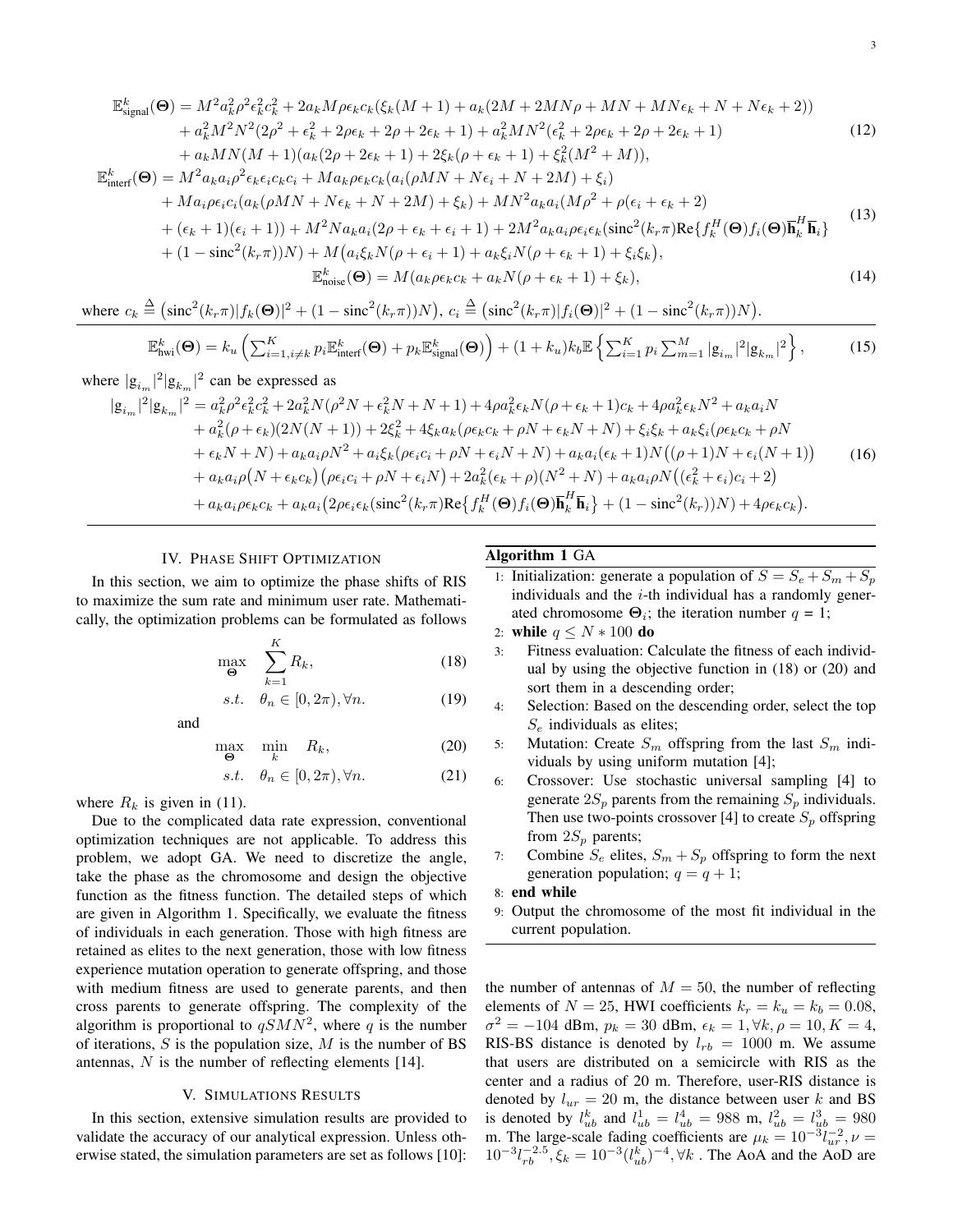





Fig. 4. Rate versus the HWI coefficient.

all random values within  $[0, 2\pi]$ .

Fig. 2 depicts the max-sum rate and max-minimum user rate. The simulation shows that the Monte-Carlo (MC) simulation results are consistent with the derived results, which verify the correctness of the derived expression.

In Fig. 3, we compare the system performance in different scenarios. Obviously, with the increase of  $M$ , the performance gain of optimal phase shifts will become more and more prominent, which demonstrates the superiority of using GA to optimize the phase shifts in massive MIMO systems.

Fig. 4 shows the significance of investigating HWIs. In Fig. 4, one of the curves considers HWIs, while the other neglects HWIs to optimize the phase shift and substitute the obtained phase shift solution into the actual system with HWIs.  $k_r, k_u, k_b = k_{hwi}$ . The simulation shows that with the increase of HWI coefficients, the performance gap between the two schemes becomes larger.

#### VI. CONCLUSION

We investigated an RIS-aided MU massive MIMO system with HWIs. The approximate analytical expression of uplink achievable rate has been derived based on Rician fading channel and MRC technique. Through MC simulation, we verified the accuracy of analytical expression. In addition, we showed that it is crucial to take HWIs into account when designing the phase shift of RIS. We will consider the spatial correlation at the RIS and the transmit power allocation in our future work.

## APPENDIX A Derivations Of  $\mathbb{E}_{\text{\tiny{HWI}}}^k(\boldsymbol{\Theta})$

$$
\mathbb{E}\{|\mathbf{g}_k^H \mathbf{z}_r|^2\}\
$$
  
\n
$$
\stackrel{\text{a}}{=} k_b(1+k_u) \sum_{i=1}^K p_i \sum_{m=1}^M \mathbb{E}\{|\mathbf{g}_{i_m}|^2 |\mathbf{g}_{k_m}|^2\},
$$
 (22)

where  $(\alpha)$  is obtained by removing the zero terms.

Then, we have

$$
\sum_{i=1}^{K} p_i \sum_{m=1}^{M} \mathbb{E} \left\{ |\mathbf{g}_{i_m}|^2 |\mathbf{g}_{k_m}|^2 \right\}
$$
\n
$$
= p_k \sum_{m=1}^{M} \mathbb{E} \left\{ |\mathbf{g}_{k_m}|^4 \right\} + \sum_{i=1, i \neq k}^{K} p_i \sum_{m=1}^{M} \mathbb{E} \left\{ |\mathbf{g}_{i_m}|^2 |\mathbf{g}_{k_m}|^2 \right\}. \tag{23}
$$

Let  $\mathbf{v}_k = \mathbf{H}_{rb} \mathbf{\Theta} \mathbf{h}_k$ , we can rewrite  $v_{k_m}$  in the form of (24) at the top of the next page, where  $v_{k_m}$  and  $a_{M_m}(\psi_{rb}^a, \psi_{rb}^e)$ 

are the *m*-th element of respective vectors,  $[\mathbf{H}_{rb}]_{mn}$  denotes the  $(m, n)$ -th entry of matrix  $\mathbf{H}_{rb}$ ,  $\mathbf{h}_{km}$  represents the m-th element of  $h_k$ .

*A. Derivations of*  $\mathbb{E}\left\{ |g_{k_m}|^4 \right\}$ 

We have

$$
\mathbb{E}\{|g_{k_m}|^4\} = 2\xi_k^2 + \mathbb{E}\{|v_{k_m}|^4\} + 2\xi_k \mathbb{E}\{|v_{k_m}|^2\} + 4\mathbb{E}\Big{\{(\text{Re}\{(v_{k_m})(d_{k_m})^*)\}^2\}},
$$
\n(25)

where  $\mathbb{E}\left\{ |\mathbf{v}_{k_m}|^2 \right\} = a_k \big( \rho \epsilon_k c_k + \rho N + \epsilon_k N + N \big)$  can be easily obtained,  $\mathbb{E}\{|\mathbf{v}_{k_m}|^4\}$  was derived in [4] and  $\mathbb{E}\left\{\left(\text{Re}\left\{(v_{k_m})(d_{k_m})^*\right\}\right)^2\right\}$  can be expressed as

$$
\mathbb{E}\Big\{\big(\text{Re}\big\{(v_{k_m})(d_{k_m})^*\big\}\big)^2\Big\}= a_k \xi_k \big(\mathbb{E}\Big\{\big(\text{Re}\big\{(v_{k_m}^1)(\tilde{d}_{k_m})^*\big\}\big)^2\Big\} + \mathbb{E}\Big\{\big(\text{Re}\big\{(v_{k_m}^2)(\tilde{d}_{k_m})^*\big\}\big)^2\Big\}+ \mathbb{E}\Big\{\big(\text{Re}\big\{(v_{k_m}^3)(\tilde{d}_{k_m})^*\big\}\big)^2\Big\} + \mathbb{E}\Big\{\big(\text{Re}\big\{(v_{k_m}^4)(\tilde{d}_{k_m})^*\big\}\big)^2\Big\}\Big). (26)
$$

Assume  $v^1_{k_m} = s + jt$ ,  $\tilde{d}_{k_m} = p + jq$ , where  $p \in \mathcal{CN}(0, \frac{1}{2})$ ,  $q \in \mathcal{CN}(0, \frac{1}{2})$ . Thus, we can derive

$$
\mathbb{E}\left\{\left(\text{Re}\left\{(\mathbf{v}_{k_m}^1)(\widetilde{\mathbf{d}}_{k_m})^*\right\}\right)^2\right\} = \frac{1}{2}\rho\epsilon_k c_k.
$$
\n
$$
\mathbb{E}\left\{\left(\text{Re}\left\{(\mathbf{v}_{k_m}^2)(\widetilde{\mathbf{d}}_{k_m})^*\right\}\right)^2\right\} = \frac{1}{2}\rho N.
$$
\n
$$
\mathbb{E}\left\{\left(\text{Re}\left\{(\mathbf{v}_{k_m}^3)(\widetilde{\mathbf{d}}_{k_m})^*\right\}\right)^2\right\} = \frac{1}{2}\epsilon_k N.
$$
\n
$$
\mathbb{E}\left\{\left(\text{Re}\left\{(\mathbf{v}_{k_m}^4)(\widetilde{\mathbf{d}}_{k_m})^*\right\}\right)^2\right\} = \frac{1}{2}N.
$$
\n(27)

(22)  $\mathbb{E}\{|g_{k_m}|^4\}.$ Substituting (27) into (26), we complete the derivations of

B. Derivations of 
$$
\mathbb{E}\{|g_{i_m}|^2|g_{k_m}|^2\}, \forall i \neq k
$$
  
\n $\mathbb{E}\{|g_{i_m}|^2|g_{k_m}|^2\}$   
\n $\stackrel{\beta}{=}\mathbb{E}\{|d_{i_m}|^2|d_{k_m}|^2\} + \mathbb{E}\{|d_{i_m}|^2|v_{k_m}|^2\}$   
\n $+ \mathbb{E}\{|d_{k_m}|^2|v_{i_m}|^2\} + \mathbb{E}\{|v_{i_m}|^2|v_{k_m}|^2\},$  (28)

where  $(\beta)$  is obtained by removing the zero terms. We can readily obtain

$$
\mathbb{E}\{|d_{i_m}|^2|d_{k_m}|^2\} = \xi_i\xi_k,
$$
  
\n
$$
\mathbb{E}\{|d_{i_m}|^2|v_{k_m}|^2\} = \xi_i\mathbb{E}\{|v_{k_m}|^2\},
$$
  
\n
$$
\mathbb{E}\{|d_{k_m}|^2|v_{i_m}|^2\} = \xi_i\mathbb{E}\{|v_{i_m}|^2\}.
$$
\n(29)